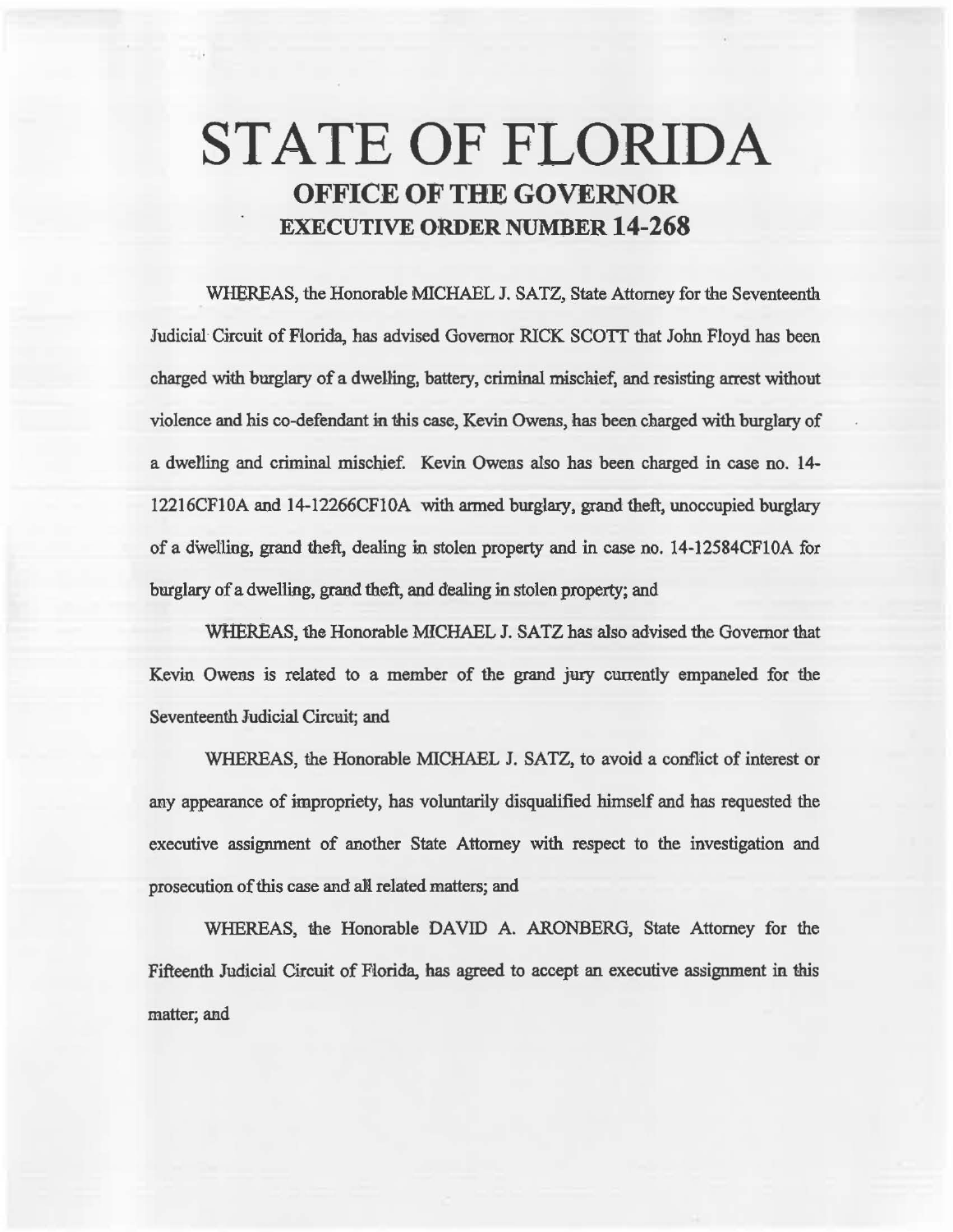WHEREAS, it is in the best interest of the State of Florida and of the ends of justice that the Honorable DAVID A. ARONBERG discharge the duties of the Honorable MICHAEL J. SATZ, pursuant to section 27.14, Florida Statutes.

NOW, THEREFORE, I, RICK SCOTI, Governor of Florida, in obedience to my solemn constitutional duty to "take care that the laws be faithfully executed,'' and pursuant to the Constitution and laws of the State of Florida, issue the following Executive Order, effective immediately:

## Section 1.

The Honorable DAVID A. ARONBERG, State Attorney for the Fifteenth Judicial Circuit of Florida, referred to as the "Assigned State Attorney," is assigned to discharge the duties of the Honorable MICHAEL J. SATZ, State Attorney for the Seventeenth Judicial Circuit of Florida, as they relate to the investigation, prosecution and all matters related to Kevin Owens and John Floyd.

## Section 2.

The Assigned State Attorney or one or more Assistant State Attorneys and Investigators, who have been designated by the Assigned State Attorney, shall proceed immediately to the Seventeenth Judicial Circuit of Florida, and are vested with the authority to perform the duties prescribed herein.

## Section 3.

AM residents of the Seventeenth Judicial Circuit are requested, and all public officials are directed, to cooperate and render whatever assistance is necessary to the Assigned State Attorney, so that justice may be served.